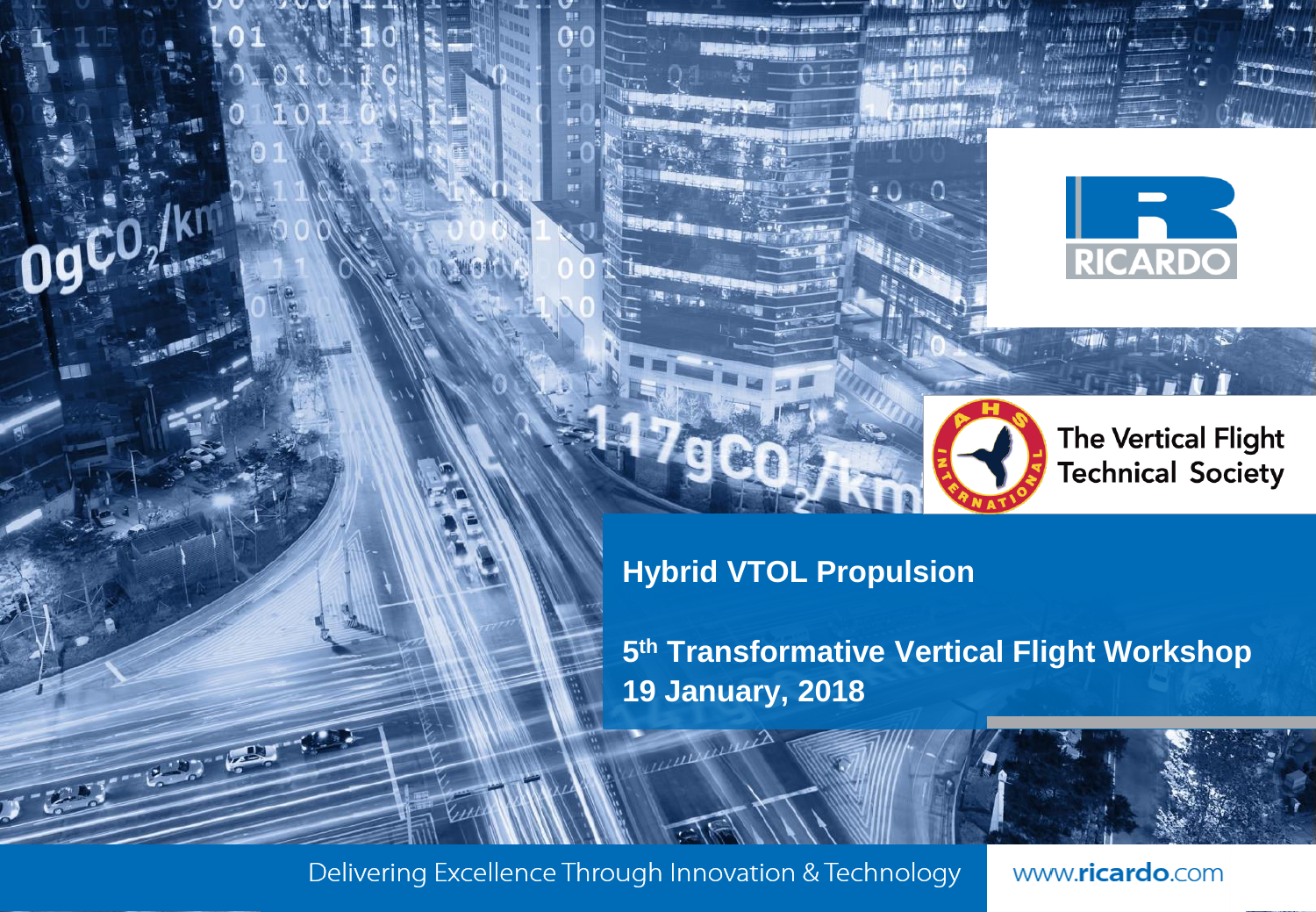**Battery technology is rapidly improving, but on-board power generation may offer opportunities to overcome near-term battery limitations** 



| eVTOL Targets                                                                                  |                                      |
|------------------------------------------------------------------------------------------------|--------------------------------------|
| <b>Battery Pack</b>                                                                            | <b>140 kWh</b>                       |
| <b>Minimum Reserve</b><br><b>Energy</b>                                                        | 20-30%                               |
| Range                                                                                          | 25 miles average<br>60 miles maximum |
| <b>Battery Pack Energy</b><br><b>Density</b><br><b>Estimated Cell Energy</b><br><b>Density</b> | 300 Wh/kg<br>$~1400$ Wh/kg           |
| Maximum<br><b>Charge/Discharge</b>                                                             | 3 <sub>C</sub>                       |
| <b>Cycle Life</b>                                                                              | 500 to 1000                          |

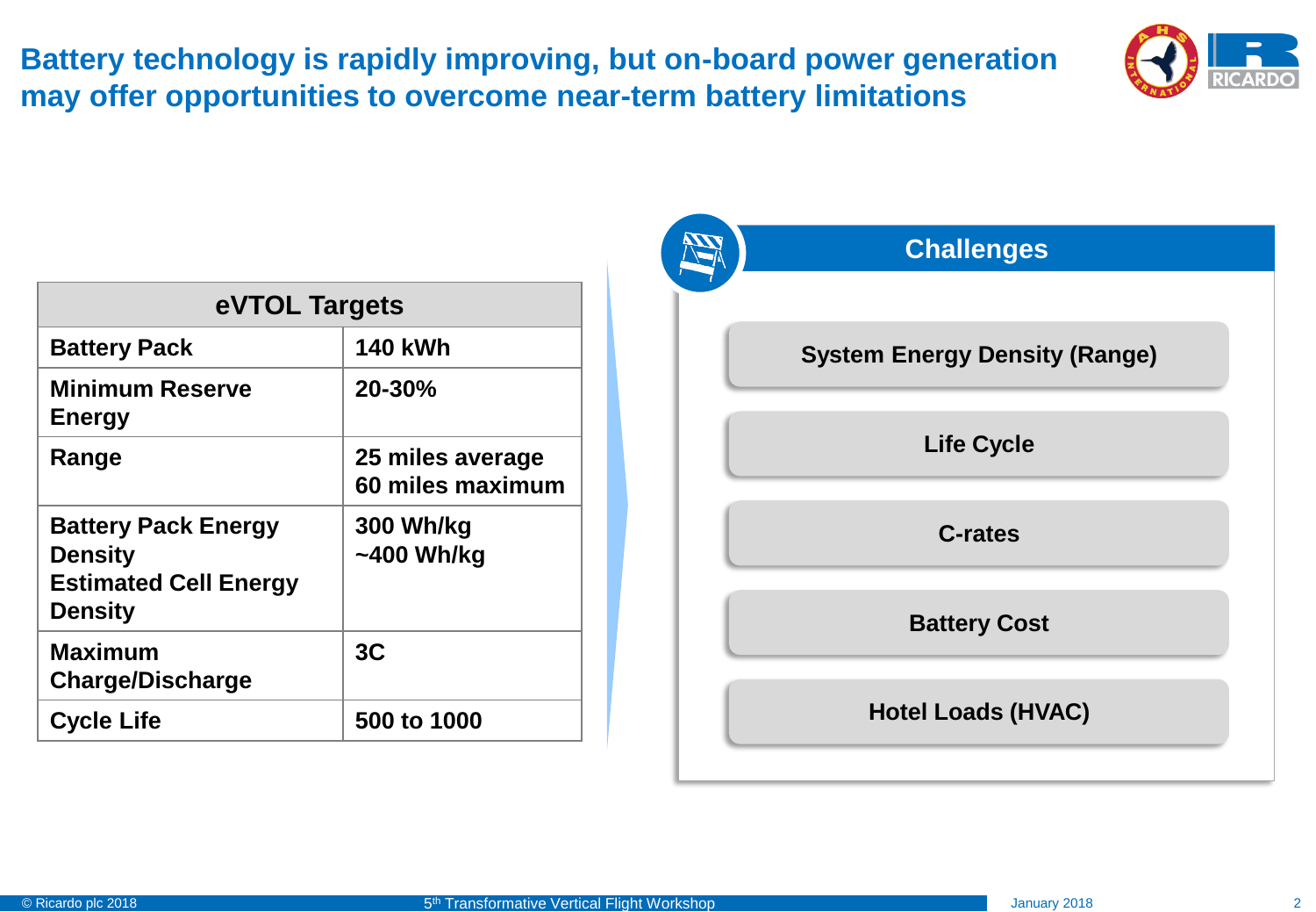## **Hybrid propulsion comes with its own challenges which need to be addressed**